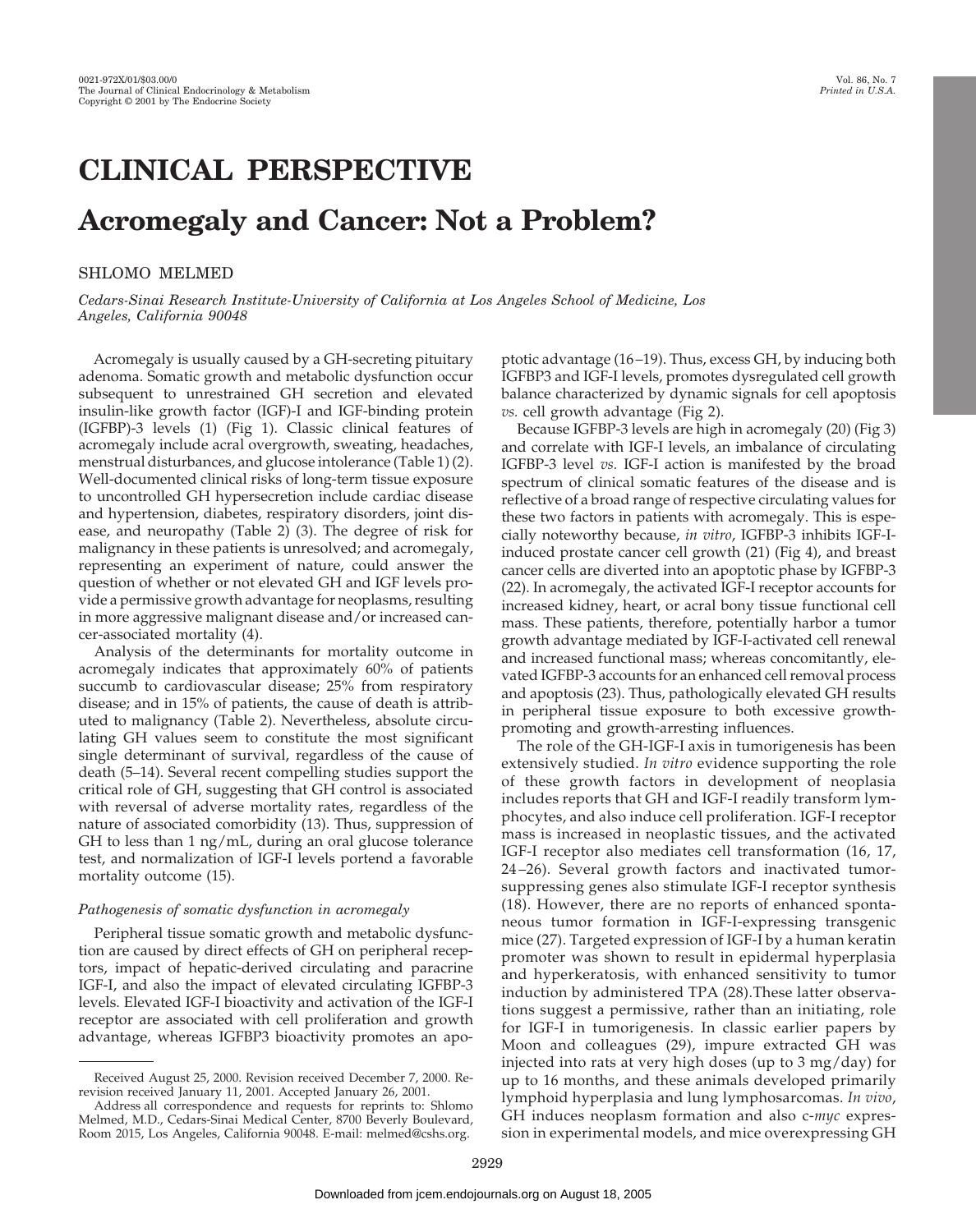

#### Melmed, N Engl J Med 322:966, ,1990

FIG. 1. Pathogenesis of acromegaly. Unrestrained GH secretion, elaborated by a pituitary tumor, results in elevated IGF-I and IGFBP-3 levels, somatic growth, and metabolic dysfunction. Paracrine IGF-I and IGFBP-3 may also influence tissue growth. Adapted from Ref. 1.

**TABLE 1.** Review of clinical features in 639 patients reported with acromegaly

| Clinical features in acromegaly |     |                  |  |  |  |
|---------------------------------|-----|------------------|--|--|--|
| Features                        | n   | Incidence $(\%)$ |  |  |  |
| Acral enlargement               | 626 | 98               |  |  |  |
| Hyperhidrosis                   | 526 | 70               |  |  |  |
| Menstrual disturbances          | 318 | 69               |  |  |  |
| Headaches                       | 809 | 59               |  |  |  |
| Paresthesias                    | 469 | 49               |  |  |  |
| Glucose intolerance             | 726 | 40               |  |  |  |
| Skin tags                       | 157 | 38               |  |  |  |
| Impotence                       | 400 | 34               |  |  |  |
| Visual field abnormalities      | 751 | 28               |  |  |  |
| Goiter                          | 554 | 25               |  |  |  |
| Hypertension                    | 643 | 23               |  |  |  |

Reproduced from Ref. 2.

transgenes develop tumors over the long term (30, 31). Several decades of earlier experience with hypophysectomy showed the procedure to be protective or palliative for patients with neoplasia (32). Somatostatin administration lowers IGF-I levels and also retards transplanted tumor growth in some animal models. Thus, several lines of *in vitro* and *in vivo* evidence indicate a role for the GH-IGF-I axis in mediating both physiologic and pathologic cell growth and tissue hypertrophy (19). The impact of this cumulative experimental evidence on risk for tumorigenesis in patients with acromegaly remains unclear.

## *Epidemiology of IGF-cancer link*

Recently, several retrospective epidemiologic studies have suggested that elevated IGF-I levels may be concordant with a higher risk of cancer in the general population, and that

**TABLE 2.** Documented determinants of mortality outcome in retrospective studies of acromegaly

| Acromegaly: outcome determinants |      |                       |          |  |
|----------------------------------|------|-----------------------|----------|--|
| Causes of death                  | $\%$ | Survival determinants |          |  |
| Cardiovascular                   | 60   | Last GH               | < 0.0001 |  |
| Respiratory                      | 25   | Hypertension          | < 0.02   |  |
| Malignancy                       | 15   | Cardiac disease       | < 0.03   |  |
|                                  |      | <b>Diabetes</b>       | < 0.03   |  |
|                                  |      | Symptom duration      | < 0.04   |  |

Control of GH levels (see text for definition) is associated with reversal of adverse mortality. Adapted from Refs. 5–14.



FIG. 2. Balance of GH influences on cell growth regulation. GH stimulates both IGF-I and IGFBP-3, which mediate cell proliferation and cell removal, respectively. Adapted from Refs. 21–23.

high IGFBP-3 levels are concordant with a lower risk for cancer (33–35).

Breast cancer specifically has been epidemiologically linked to IGF-I levels in premenopausal women (36). As levels of IGF-I increase, there also seems to be an enhanced relative risk for colon cancer development, whereas higher levels of IGFBP-3 are associated with decreased relative risk for colon cancer. Extrapolation of these findings to acromegaly should take into account the protective effect of IGFBP-3, especially because both IGF-I and IGFBP-3 are elevated in the disorder. Patients harboring GH-secreting tumors would thus fall into the low-risk quartile of IGF-I and IGFBP3 levels, because they usually exhibit elevations of both these factors (33). Several caveats are important to consider in extrapolating these epidemiologic retrospective studies to acromegaly. First, preexisting cancer should be critically excluded in the test population at the time of retrospective serum sampling, for subsequent IGF-I measurement. Other potentially important cancer risk factors, including family and genetic history, should also be considered. Nevertheless, extrapolation of the epidemiological results, derived from the general population, to acromegaly would, in fact, categorize an acromegaly cohort as low risk (Fig 5). Clinical prudence indicates that if, in fact, a neoplasm is concomitantly present, acromegaly should be aggressively treated, because elevated IGF-I levels could be growth stimulators for that neoplasm; there is, however, no clear evidence that tumor initiation is triggered by IGF-I. Although GH treatment induces mammary hyperplasia in primates (19), observations from phar-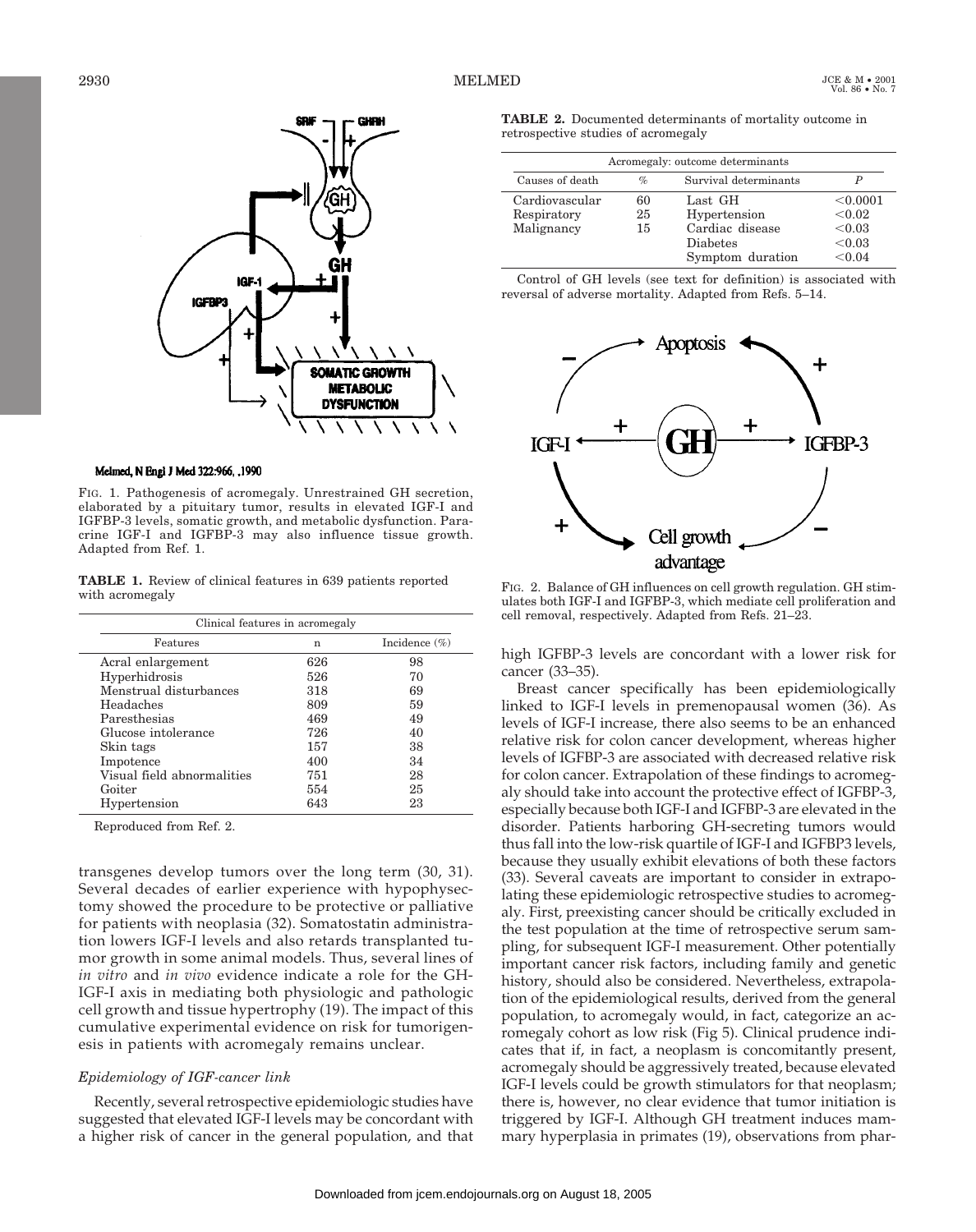

FIG. 3. IGFBP-3 levels are elevated in acromegaly and correlate with IGF-I levels. Adapted from Ref. 20.



FIG. 4. IGFBP-3 inhibits prostate cancer cell growth. From Ref. 21.

macovigilant studies of patients receiving GH as replacement for pituitary damage have not reported significant increased risks for colon, breast, or prostate cancer thus far. In fact, GH-deficient adults receiving GH replacement, aimed to achieve high-normal IGF-I levels, exhibited unaltered markers of colon epithelial cell proliferation (37).

### *Colon polyps in acromegaly*

Over the years, numerous retrospective and a few prospective studies have suggested an increased incidence of benign and precancerous colon polyps in patients with acromegaly (38–51) (Table 3). In an attempt to understand the role of the GH-IGF-I axis in colon cell growth, two transgenic animal models are particularly illuminating (52, 53). These models of respective GH or IGF-I overexpression distinguish two different murine phenotypes of hypersomatotropism. The selectively overexpressed GH transgene is associated with both high GH and high IGF-I levels, whereas the IGF-I transgenic mouse has high IGF-I and low GH levels (52, 53). Although both models exhibit biochemical and clinical features characteristic of acromegaly, no renal or hepatic changes are apparent in the IGF-I transgenic mouse (53). These animals do, however, exhibit increased bowel length, with highly proliferative colonic crypt cells and decreased apoptosis, whereas no cellular bowel changes are apparent



FIG. 5. Relative risk for development of colon cancer. IGF-I and IGFBP-3 levels were measured retrospectively in the general population. Because patients with acromegaly exhibit both elevated IGF-I and IGFBP-3 levels, their relative risk for cancer development seems to be low. Adapted from Ref. 33.

in the GH transgenic model (52–56). Thus, IGF-I is a powerful mediator of enterotrophic effects, even in the absence of GH (55). This latter observation would suggest that a factor other than IGFBP-3 may, in fact, protect colon cells from proliferative signals when GH is elevated. Another variable in these models is the bowel cell type expressing IGF-I colonic epithelial; or mesenchymal paracrine expression may determine differing phenotypes of cell proliferation. These suboptimal animal models of acromegaly, differing in colonic phenotype, may elucidate the very discrepant clinical literature describing the pathogenesis of benign colon polyps in acromegaly.

In summarizing 12 prospective colonoscopy studies from the literature reporting 678 patients with acromegaly, colon adenomas were detected in 24%, 21% had hyperplastic polyps, and 2.5% harbored colon carcinoma (Table 3). Thus, although approximately 47% of selected patients with diagnosed acromegaly prospectively seem to harbor a colonic lesion (38–47, 50, 51), up to 40% of asymptomatic unselected males over the age of 50 yr in the general population harbor colonic lesions (57–59). Therefore, extrapolation of this literature for assessing risk in patients with acromegaly should be cautious without appropriate age-, sex-, and environmentally-matched control population groups. A recent prospective study with rigorous autopsy and population-derived controls demonstrated no increased prevalence of colorectal neoplasia in 115 patients with acromegaly (50).

Total colon length and sigmoid loop length are increased, and mucosal hypertrophy with documented prolonged colon transit times are reported (49, 50). If, in fact, colon polyps are detected in patients with acromegaly, about 50% are right-sided lesions, justifying full colonoscopy for these patients. If a colon polyp is detected and resected in a patient with acromegaly, there is also a 25% chance that it will recur within 3 yr. Regarding age-related risk for polyps in acromegaly, the literature is diverse, and the risk of colonic lesions is paradoxically reported as being either higher in patients under 55 or in those over 60 yr (43, 45, 49, 60). There is certainly a higher risk for patients with a positive family history of colon tumors, multiple skin (61) tags, and history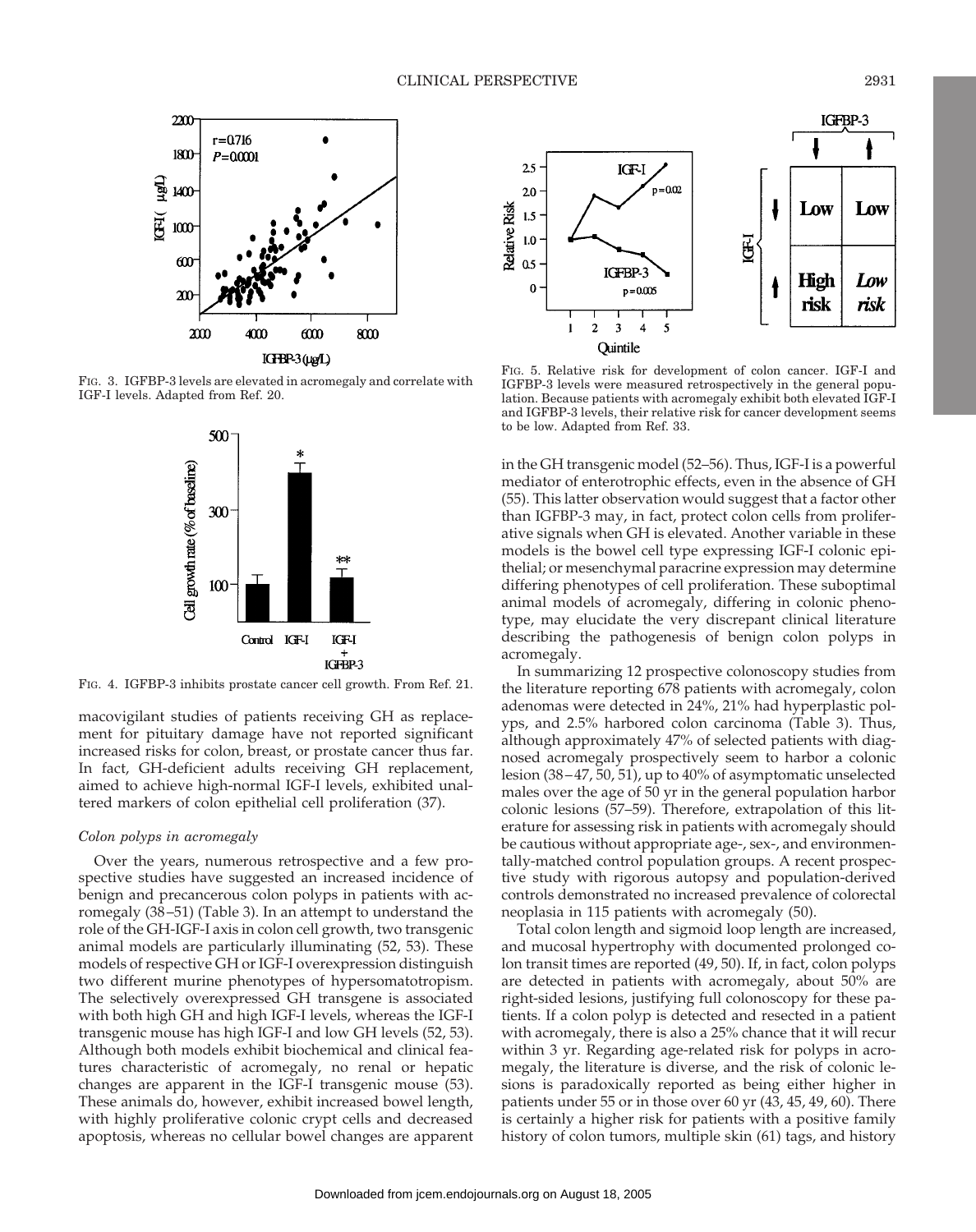| <b>TABLE 3.</b> Colon polyps in acromogaly |  |  |  |  |  |  |  |
|--------------------------------------------|--|--|--|--|--|--|--|
|--------------------------------------------|--|--|--|--|--|--|--|

|        |       |             | Polyps  |              |       |                |           |
|--------|-------|-------------|---------|--------------|-------|----------------|-----------|
| n      | M/F   | Mean<br>age | Adenoma | Hyperplastic | Total | Carcinoma      | Reference |
| 17     | 10/7  | 49          | 5       | 3            | 8     | $\overline{2}$ | (38)      |
| 12     | 11/11 | 56          | ິ       |              | З     | ົ<br>Ζ         | (39)      |
| 29     | na    | na          |         |              |       | ົ<br>╱.        | (40)      |
| 23     | 12/11 | 47          | 8       |              | 9     |                | (41)      |
| 54     | 26/28 | 47          | 5       | 11           | 19    |                | (42)      |
| 50     | 25/25 | $25 - 70$   | 11      | 12           | 23    |                | (46)      |
| 49     | 30/19 | 54          | 11      | h            | 16    |                | (44)      |
| 31     | 11/20 | 52          | 11      | 8            | 16    |                | (43)      |
| 103    | 49/54 | 51          | 23      | 25           | 48    |                | (45)      |
| 129    | 68/60 | 57          | 33      | 42           | 75    | b              | (47)      |
| 115    | 63/69 | $54.8^a$    | 27      | 18           | 45    |                | (50)      |
| $66^b$ | na    | 32.7        | 25      | 18           | 43    |                | (51)      |
| 678    |       |             | 165     | 144          | 309   | 17             |           |
|        |       |             | (24%)   | (21%)        | (45%) | $(2.5\%)$      |           |

Incidence of colonic lesions in 524 patients prospectively studied in 12 studies. Of note, approximately 20–40% asymptomatic males, age .50 yr, harbor colon adenomas. Refs. 57–59. na, Not ascertainable.

*<sup>a</sup>* Median age.

*<sup>b</sup>* Repeat colonoscopy.

of previous polyps, and increased vigilance is recommended for these subjects. Although repeat colon polyp growth in acromegaly seems to occur in patients with higher IGF-I levels (51), there is, as yet, little compelling evidence supporting a strong correlation of circulating GH or IGF-I levels and the presence of colon polyps (50, 62), perhaps reflecting the wide spectrum of colon cell dysfunction observed in transgenic animal models of acromegaly. Although eight patients with newly discovered colonic adenomas exhibited higher IGF-I levels than patients with normal or hyperplastic polyps (51), larger studies are required to resolve this important question.

## *Cancer incidence in acromegaly*

Although the role of GH-IGF-I axis in mediating normal cell and tissue growth is well documented, the question of whether patients with acromegaly harbor an enhanced risk for developing cancer is unresolved. Cancer does not appear in descriptions of acromegaly clinical features; and in a comprehensive symptom and sign review of more than 800 patients reported in the literature, cancer is not listed (2). Multiple uncontrolled reports have associated neoplasms of the skin, gastrointestinal system, breast, thyroid, thymus, parathyroid, brain, bone, and hematologic system with acromegaly. In largely selective retrospective and uncontrolled case reports or small series (3, 63–65), benign tumors have been especially highlighted, including skin tags, colon polyps, adenomas, thymic tumors, parathyroid adenomas, meningiomas, and neurinomas. No enhanced association with breast or prostate cancer has been reported (66).

Several retrospective reports have documented the incidence of malignant disease in acromegaly (Table 4). Mustacchi (67) reported a 12-center analysis of the incidence of cancer in patients with acromegaly. In patients ranging in age from 1–79 yr, and a total of 2,981 persons at risk, no observed overexpected increased cancer prevalence was found. This very-well-documented study, concluded that the material analyzed does not disclose the presence of a definite influ-

**TABLE 4.** Acromegaly and cancer incidence: multicenter analysis

|                    |       | Person-years | Cancers      | P            |    |
|--------------------|-------|--------------|--------------|--------------|----|
|                    | n     | at risk      | Observed     | O/E          |    |
| Females            | 95    | 1,351        |              | 1.33         | ns |
| Males              | 128   | 1,630        | <sub>3</sub> | 1.30         | ns |
| Total <sup>a</sup> | 223   | 2,981        | 13           | 1.3          |    |
| Ь                  | 4.822 | 21,740       | 178          | $0.76 - 3.4$ | na |

*<sup>a</sup>* Multicenter analysis of cancer incidence in patients with acro-

megaly, ranging in age from 1–79 yr. Adapted from Ref. 67. *<sup>b</sup>* Analysis of retrospective published reports (1956–1998) of cancer incidence in patients with acromegaly. Included are data from Refs. 5–8, 60, 63, 65, 67, 69 and 70). O/E, Observed/expected ratio; ns, not significant.

ence of the pituitary on the initiation of cancer. If this stimulus exists, it does not seem to be a very potent one (67). Evans examined 100 consecutive death certificates of patients with acromegaly and found no recorded increase in cancer incidence (68). In a retrospective review of 4 million patient charts, 1,200 patients with acromegaly were identified; 22 female subjects, and 149 patients with cancer diagnosed before the diagnosis of acromegaly, were excluded from analysis. In the study cohort of 1,041 males, modestly enhanced  $(\sim1.6\text{-}fold)$  incidence of colon, esophageal, and stomach cancer and melanoma was detected (69). From this large retrospective chart review, many have concluded that, in fact, acromegaly is associated with cancer. Careful analysis of this report, however, implies an acromegaly prevalence of 1 in 4,000 in this highly selected hospitalized population. This is clearly far higher than the expected prevalence of approximately 4–6 per million in the general population (6). Therefore, the ascertainment bias inherent in this study makes it difficult to extrapolate to the nonhospitalized overall population of patients with acromegaly (69). The Orme study was an important contribution to the literature reporting 16,000 person years at risk in the UK (70). Cancer incidence in patients with acromegaly was, in fact, low (0.76 Standardized Incidence Ratio,  $P < 0.05$ ), with a sharply lower inci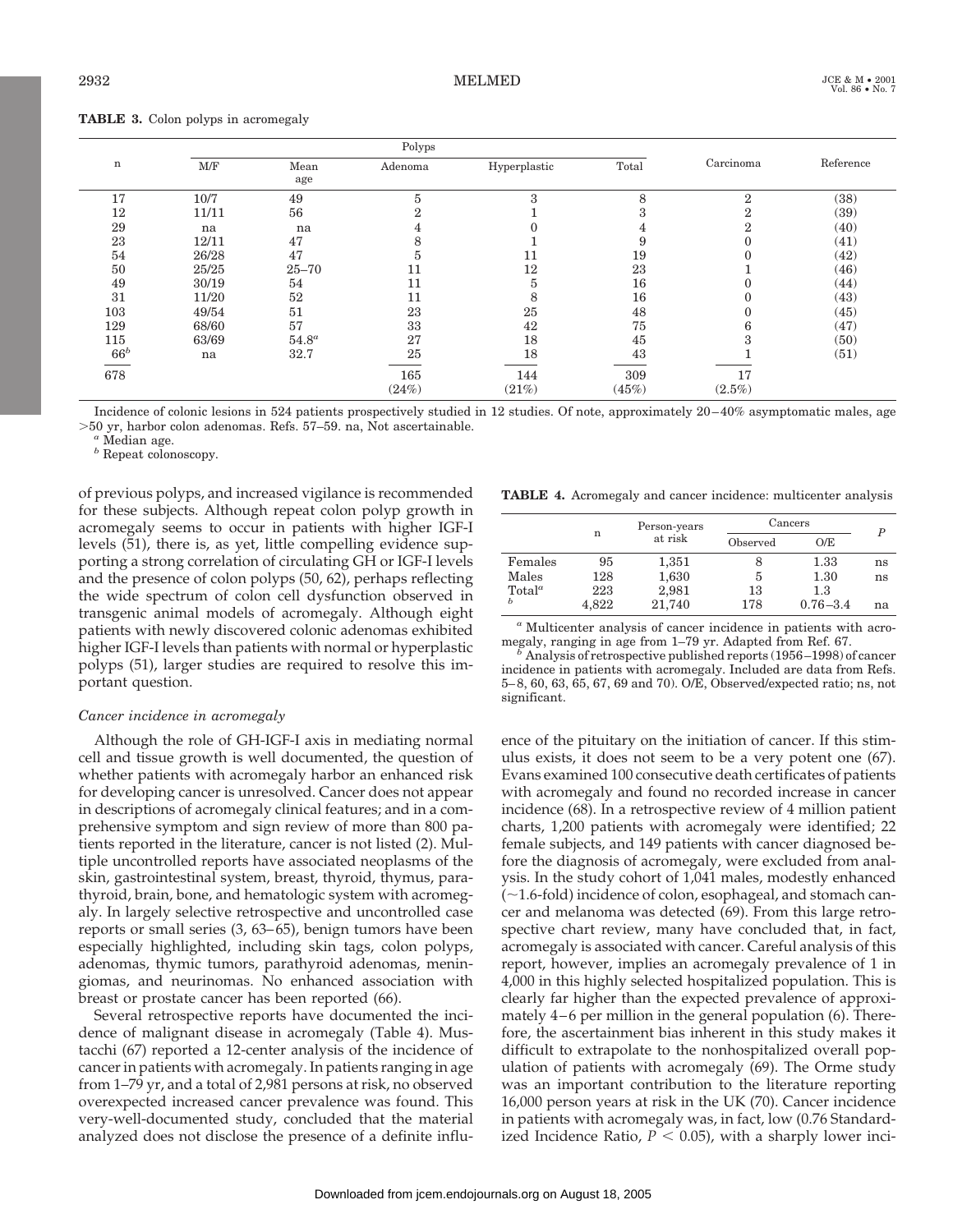dence of bronchial cancer (0.33 Standardized Incidence Ratio,  $P < 0.05$ ) in this group. Female breast cancer and colon cancers were not significantly increased, and overall cancer incidence rates were significantly lower than observed in the general population.

With the aforementioned caveats inherent in interpreting selected reports, reviewing retrospective published reports from 1957 through 1999, summarizing over 20,000 reported exposure years, the incidence of cancer ranges from 0.76- up to 3.4-fold the observed overexpected ratio (Table 4). Prospective controlled longitudinal studies are clearly required to resolve the significance of these observations.

#### *Cancer mortality in acromegaly*

Overall mortality in patients with acromegaly correlates with the degree of GH control, and mortality rates from cancer also stratify according to posttreatment GH levels (70) (Table 5). Overall, if posttreatment GH is controlled, both overall mortality and cancer mortality are unchanged from the control general population (9, 70). Enhanced mortality from cancer is thus only significant if GH levels are uncontrolled. There are no published studies of long-term prospective evaluation of cancer prevalence or its relationship to biochemical or clinical disease activity in acromegaly. Other unrelated risk factors seem far more important for cancer incidence and mortality, including genetic predisposition, enhanced family risk, and the impact of tight GH control on malignancy-associated mortality. Quite clearly, patients with acromegaly now live longer, and the impact of improved overall general mortality and reduced cardiovascular morbidity may unmask unrelated, age-related cancer incidence previously not clinically apparent. These unknown factors further confound our understanding of cancer risk in acromegaly.

Nevertheless, the murky risk perspectives of cancer in acromegaly should be compared with the striking welldocumented risk of cardiac disease and diabetes. Mortality, in patients with acromegaly and cardiac disease at the time of diagnosis, occurs within 15 yr in almost 100% of the cases, and only 20% of patients with diabetes and acromegaly survive 20 yr (12). These survival curves differ strikingly from the marginal impact of malignancy on overall mortality derived from metaanalysis of papers published over the last 50 yr. The relative contributions to mortality in acromegaly, as measured by elevated GH levels, hypertension, and heart disease, clearly account for the major negative survival determinants in these patients. Symptom duration and other

**TABLE 5.** Posttreatment GH levels and mortality in acromegaly

|                |                                            | Posttreatment GH (ng/mL)                   |                                            |                  |  |  |
|----------------|--------------------------------------------|--------------------------------------------|--------------------------------------------|------------------|--|--|
| Mortality      | < 2.5<br>$n = 541$                         | $2.5 - 9.9$<br>$n = 493$                   | >10<br>$n = 207$                           | $\boldsymbol{P}$ |  |  |
| Overall        | 1.10                                       | 1.41                                       | 2.12                                       | < 0.0001         |  |  |
| Cancer-related | $(0.89 - 1.15)$<br>0.96<br>$(0.63 - 1.41)$ | $(1.16 - 1.69)$<br>0.81<br>$(0.50 - 1.24)$ | $(1.70 - 2.62)$<br>1.81<br>$(1.13 - 2.74)$ | < 0.05           |  |  |

Posttreatment GH levels correlate with mortality in acromegaly. Standardized mortality ratios are depicted for overall mortality and for cancer-related mortality. Adapted from Ref. 70.



FIG. 6. Depiction of mortality determinants in patients with acromegaly. The x-axis reflects the *P* value (log) as calculated from published retrospective reports (8–14).

factors (including cancer) account for relatively low mortality impact (Fig 6).

For patients with acromegaly, it seems that controlling GH levels, hypertension, and heart disease are important for improving ultimate mortality. Fifteen percent of deaths in acromegaly are attributable to malignancies, which is lower than would be expected from the general population, and confirmed by Orme (Table 2). Uncontrolled acromegaly may provide a growth advantage to concurrently occurring neoplasms in these patients; and based upon experimental information, cancer in a patient with acromegaly and uncontrolled GH levels will likely be more aggressive, with potentially increased cancer-associated morbidity and mortality. However, there is no clear evidence for enhanced *de novo* cancer initiation in acromegaly and, as yet, no direct proven causal relationship of acromegaly with malignant disease.

#### **References**

- 1. **Melmed S.** 1990 Acromegaly. N Engl J Med. 322:966–977.
- 2. **Molitch ME.** 1992 Clinical manifestations of acromegaly. Endocrinol Metab Clin North Am. 21:597–614.
- 3. **Melmed S.** 1996 Unwanted effects of growth hormone excess in the adult. J Pediatr Endocrinol Metab. 9(Suppl 3):369–374. 4. **Ezzat S, Melmed S.** 1991 Clinical Review 18. Are patients with acromegaly at
- increased risk for neoplasia? J Clin Endocrinol Metab. 72:245–249.
- 5. **Wright AD, Hill DM, Lowy C, Fraser TR.** 1970 Mortality in acromegaly. Q J Med. 39:1–16.
- 6. **Alexander L, Appleton D, Hall R, Ross WM, Wilkinson R.** 1980 Epidemiology of acromegaly in the Newcastle region. Clin Endocrinol (Oxf). 12:71–79. 7. **Nabarro JD.** 1987 Acromegaly. Clin Endocrinol (Oxf). 26:481–512.
- 8. **Bengtsson BA, Eden S, Ernest I, Oden A, Sjogren B.** 1988 Epidemiology and long-term survival in acromegaly. A study of 166 cases diagnosed between 1955 and 1984. Acta Med Scand. 223:327–335.
- 9. **Bates AS, Van't Hoff W, Jones JM, Clayton RN.** 1993 An audit of outcome
- of treatment in acromegaly. Q J Med. 86:293–299. 10. **Etxabe J, Gaztambide S, Latorre P, Vazquez JA.** 1993 Acromegaly: an epidemiological study. J Endocrinol Invest. 16:181–187.
- 11. **Rajasoorya C, Holdaway IM, Wrightson P, Scott DJ, Ibbertson HK.** 1994 Determinants of clinical outcome and survival in acromegaly. Clin Endocrinol (Oxf). 41:95–102.
- 12. **Abosch A, Tyrrell JB, Lamborn KR, Hannegan LT, Applebury CB, Wilson CB.** 1998 Transsphenoidal microsurgery for growth hormone-secreting pituitary adenomas: initial outcome and long-term results. J Clin Endocrinol Metab. 83:3411–3418.
- 13. **Swearingen B, Barker FG, Katznelson L, et al.** 1998 Long-term mortality after transsphenoidal surgery and adjunctive therapy for acromegaly. J Clin Endocrinol Metab. 83:3419–3426.
- 14. **Freda PU, Wardlaw SL, Post KD.** 1998 Long-term endocrinological follow-up evaluation in 115 patients who underwent transsphenoidal surgery for acromegaly. J Neurosurg. 89:353–358.